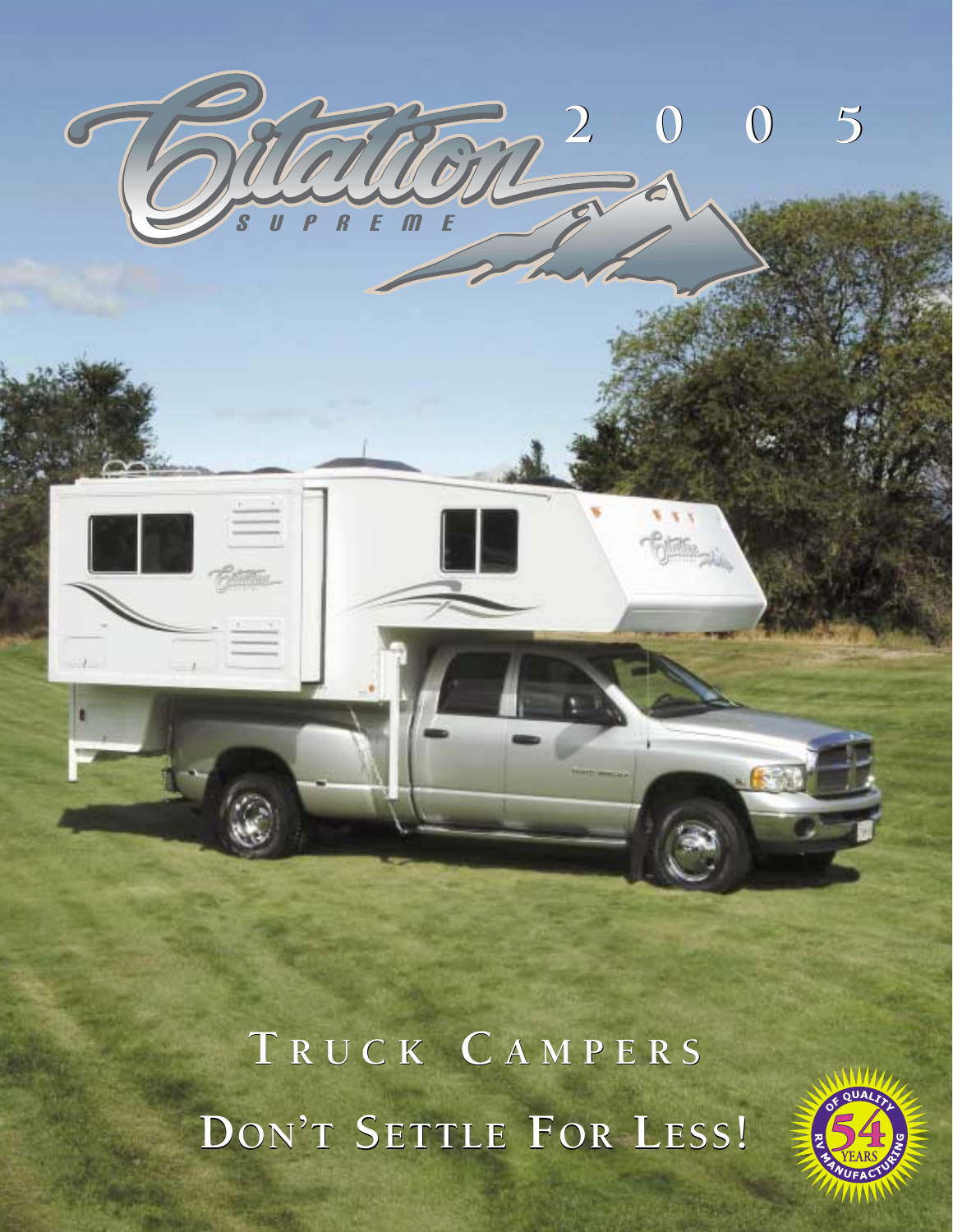

*New for 2005 - The very spacious Model 860 Slide-Out. This versatile model is designed to fit short or long box heavy duty trucks.*

# *Supreme Livability Supreme Livability*

*Experience the comfort and livability only Citation can*<br> *offer. The new Model 860 slide shown above in the Driftwood interior boasts a modern kitchen with raised maple doors, can storage rack, numerous drawers on steel guides, a spacious booth-style dinette, double acrylic sink, Moen pewter finish faucet with spray and large 2-door fridge. Optional double-glazed thermopane windows and double pane residential skylights brighten the interior and provide coziness in colder weather.*

*The bedroom of the 860 Model (opposite) is shown with the optional mirrored wardrobe arrangement. Bedrooms have the comforts of home with superior headroom, superb storage, innerspring mattress (60" x 80"), luxurious appointments, TV shelf and "Fantastic" vent fan standard in most models.*

*Enclosed, heated basement storage and holding tanks are standard and the models 860, 10'8" and 10'8"S boast a 48 gallon fresh water tank (optional Model 10'4").*

![](_page_1_Picture_6.jpeg)

*Model 860 bedroom shown with the optional mirrored wardrobe and shelves.*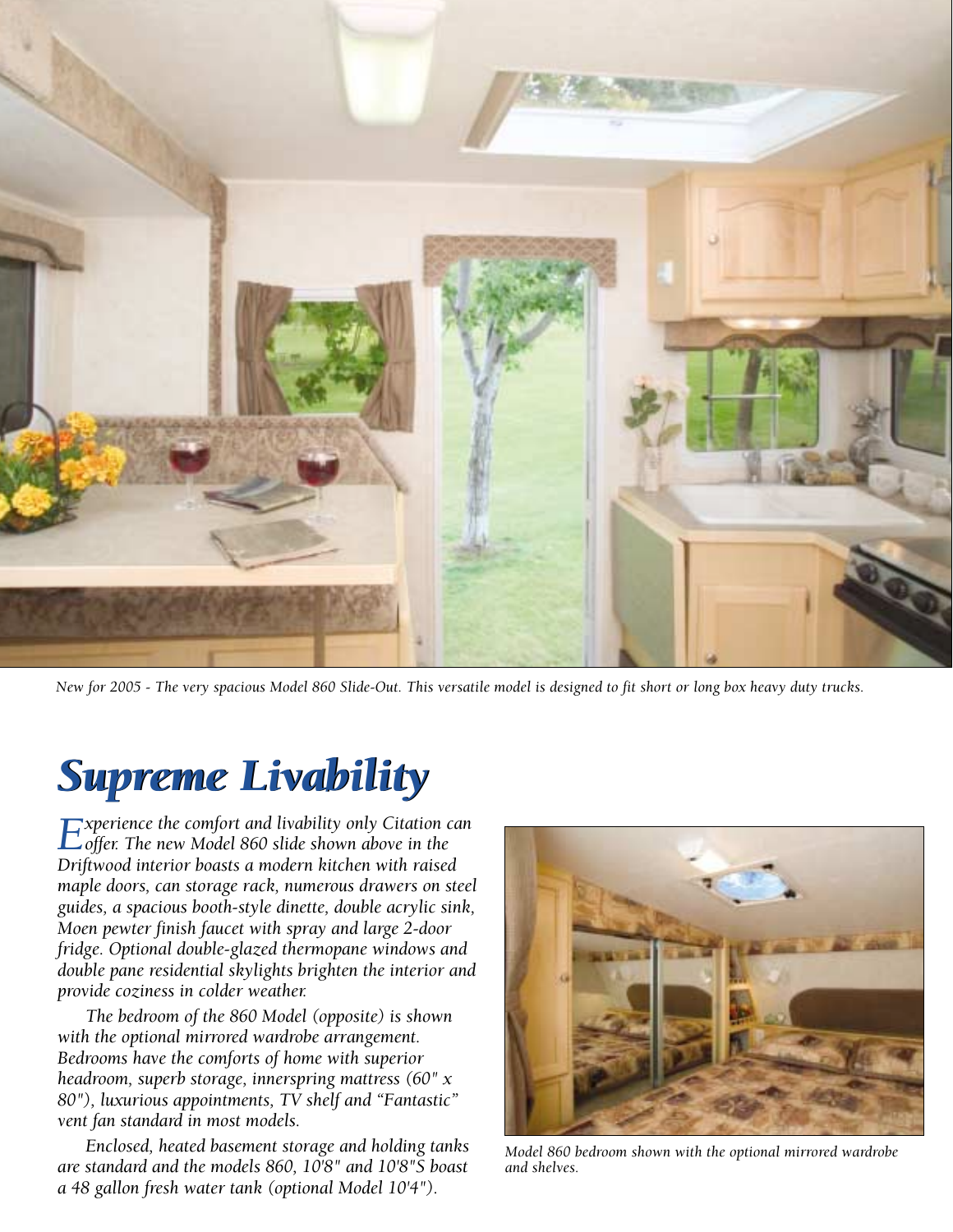![](_page_2_Picture_0.jpeg)

![](_page_2_Picture_1.jpeg)

*We are General Coach, a division of Thor Industries Inc., a western Canadian company that manufactures the well known Citation brand of quality recreational vehicles. For over 54 years we have been consumer established as builders of high value, superior quality RV's with proven high resale value.* 

*Because we are a limited capacity production company we do not mass produce our products allowing us to ensure strict quality control standards which, in turn, ensures your comfort and satisfaction. Residential quality components and residential style construction techniques are utilized by skilled, conscientious, long term employees dedicated to quality workmanship.*

*Citation by General Coach is designed for recreational use in western Canadian climate and conditions with standard features second to none. Your peace of mind with your purchase decision is reinforced by Citation's Six Year Limited Structural Integrity Warranty.*

#### *Why a Thor Product Is Your Best RV Value.*

*Thor Industries, Inc., proudly traces its history back nearly seventy years to the pioneering days of the RV industry with the founding of Airstream, the industry's oldest and most renowned brand. Our total commitment to quality and our philosophy of putting our customers first has led to our continuous growth; today Thor is the largest manufacturer of travel trailers and fifth wheels, a major manufacturer of motorhomes and the largest builder of small and midsize* buses in North America. Thor's strong financial condition and years of solid growth are your assurance that we will *be here to serve you for years to come. We think this extra peace of mind is important when you are making a significant investment. Our customers are always #1 with us.*

# *Supreme Satisfaction Supreme Satisfaction*

![](_page_2_Picture_8.jpeg)

*The popular 10'8"S Model shown above in the vibrant Truffle interior has a very open kitchen and living area. All models excluding the 9'2" are 8'4" in width which provides spacious livability not found in most other truck campers. You'll marvel at the kitchen amenities and large storage cupboards above and below the counter. Further storage is complimented by five wardrobe closets. A truly open feeling is created by an abundance of windows on all sides and the residential quality skylight. The bathroom has a separate, full height shower enclosure with an optional skylight.*

Don't take our word for it though! Read our customer testimonial page and discover how our customers enjoy the<br>unique features found only in our campers and how the construction techniques hold up to the rigors of road and *conditions throughout North America.*

### *A buying decision you'll never regret!*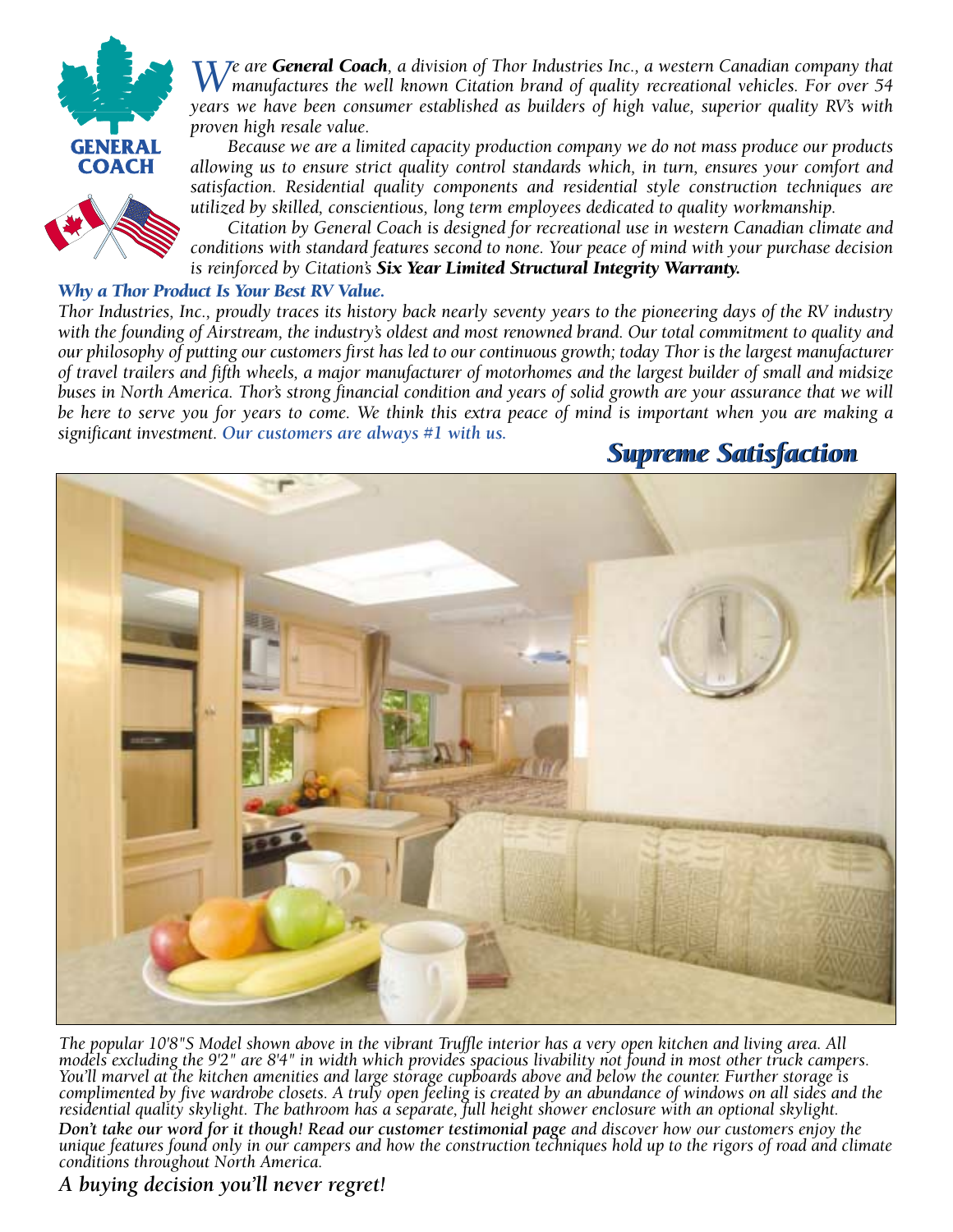# **CITATION SUPREME 2005 FLOOR PLANS**

#### **Model 9'2"**

![](_page_3_Figure_2.jpeg)

*Suitable for Heavy-Duty Short Box Trucks*

### **Model 10'8"**

![](_page_3_Figure_5.jpeg)

### **Model 9'1" Slide Out**

![](_page_3_Figure_7.jpeg)

*Suitable for Heavy-Duty Short Box Trucks*

![](_page_3_Figure_10.jpeg)

#### **Model 9'6"**

![](_page_3_Figure_12.jpeg)

# **Model 860 Slide Out** *New for 2005*

![](_page_3_Figure_14.jpeg)

![](_page_3_Picture_15.jpeg)

*Optional Bedroom available on 860*

*Suitable for Heavy-Duty Short Box Trucks*

## **Model 990 Slide Out** *New for 2005*

![](_page_3_Figure_19.jpeg)

# **Model 10'4" Slide Out Model 10'8" S Slide Out**

![](_page_3_Figure_21.jpeg)

*The manufacturer reserves the right to improve or modify the product which may change specifications, designs or prices. Information contained herein is from data available at time of printing. All products meet or exceed CSA or RVIA standards.*

Production information, specifications, photography in this brochure were as accurate as possible at time of printing. Photographs may contain some features that are optional on your vehicle. Since we continually strive to improve our products, actual products may differ. Prices and specifications are subject to change without notice. All capacities are approximate and dimensions are nominal. All products meet or exceed CSA or RVIA standards. Check with your local dealer for a complete list of options and features on the model you are considering.

**VEHICLE LOADING:** Every effort has been made to provide the greatest number of options for the recreation vehicle owner. Along with these choices comes the responsibility to manage the loads that are imposed by the choices so that they remain within the truck manufacturer's specified chassis weight limits. Do not overload.

**DRY WEIGHTS** based on standard features; optional equipment not included.

**WARNING:** This information is intended as a guide only. Weights of individual vehicles may vary. Consult your owner's manual for complete loading instructions.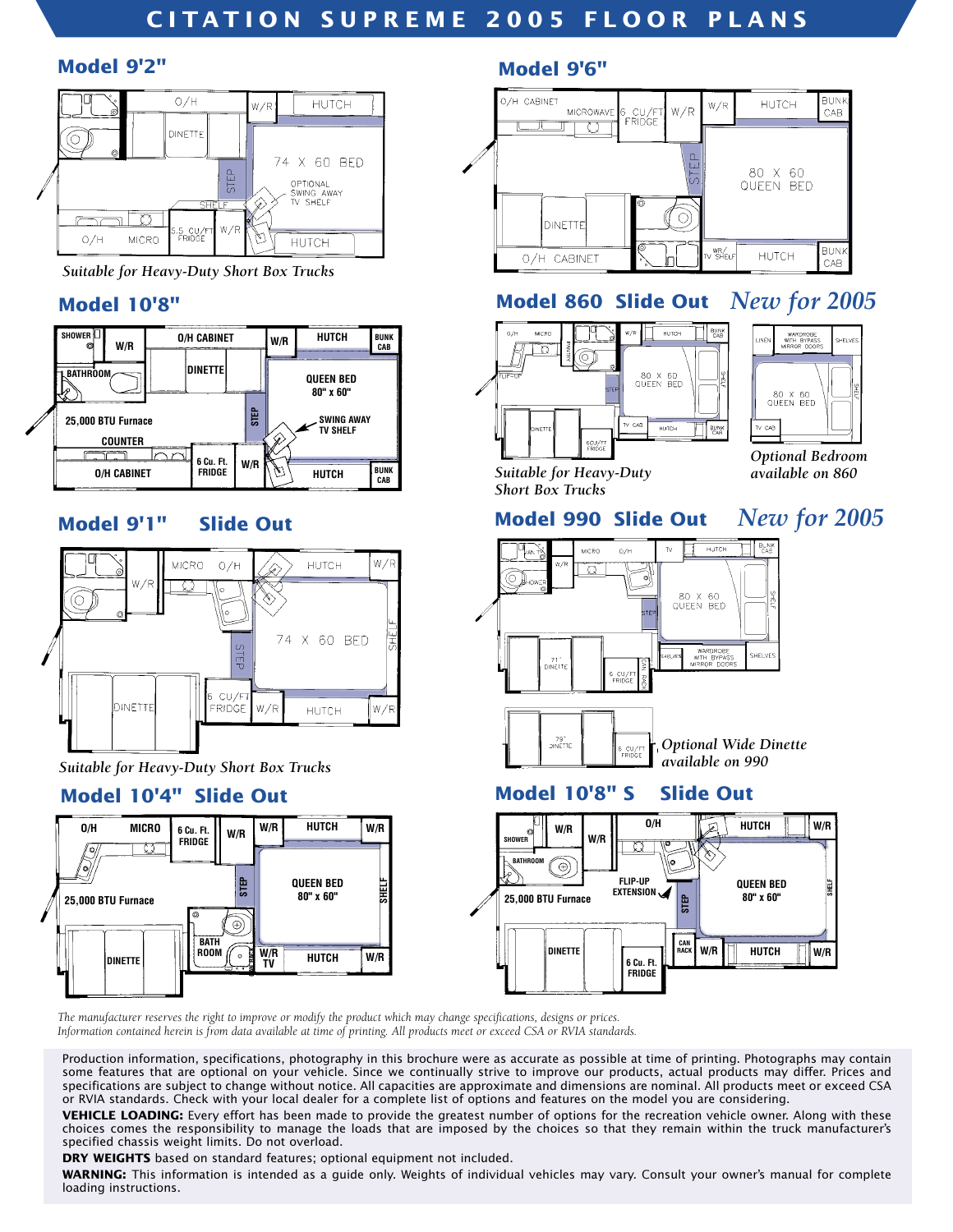### **2005 STANDARD FEATURES AND OPTIONS**

#### **EXTERIOR**

- Welded aluminum framed walls w/thermal barrier
- Vacuum laminated **Filon Fiberglass** wall construction
- High density block Styrofoam insulation R7 throughout
- Aerodynamic molded fiberglass front cap
- Solar reflective radius windows (Models 860, 9'1", 9'6" & up)
- Quality 3M graphics
- Cab window
- Walk-on 2" vacuum laminated welded aluminum framed roof
- Dicor Vinyl roofing material
- Large J rail rain gutters
- Vacuum laminated floor and subfloor
- Heated basement storage
- Radius insulated compartment doors
- Automotive quality clearance & tail lights
- Pre-wire for roof A/C, TV antenna and cable TV hook-up
- Solar panel pre-wire
- Exterior shower
- Black tank flush system
- GFI circuit protection -GFI patio receptacle
- Heavy duty camper tie downs
- Enclosed, molded battery compartment
- Radiused entrance door with Saf-T-View rear window
- Reinforced screen door w/kick panel
- Flush mount lock with deadbolt
- Fold-away assist rail
- Exterior entrance safety light
- Exterior lights on both sides

(To top of ladder, opt. roof A/C – add 7")

- Basement Storage Light
- Wide body 100" (n/a 9'2")
- **"Happi Jac" electric jacks** (opt. 9'2")
- Mechanical jacks 9'2"
- Front safety bumpers
- Basement Storage Tray
- Roof rack and ladder
- Decorative white metal undersides

#### **INTERIOR**

- All plywood construction no particle board
- Birch drawers with metal guides
- Solid maple cabinet doors mortise and tenon construction
- Maple-edged countertops and tables
- Fiberglass acrylic kitchen sink
- Moen Residential faucet with spray
- Cutting board/sink cover
- $\blacksquare$  Pull-out can rack most models
- Upholstered window valances
- Fabric night shades
- Stereo CD Player with 2 speakers
- Microwave pre-wire
- Bifold range cover
- Deluxe Atwood Stainless Steel Range
- Deluxe Systems Monitor panel
- Fluorescent lights in kitchen and L.R.
- Escape window in bedroom
- Fantastic Fan bedroom (opt. 9'2")
- $\blacksquare$  Innerspring mattress queen
- Quality bedspread with pillow shams
- Side bedroom storage hutches
- Front bedroom storage cabinets
- Seamless fiberglass shower enclosure
- TV shelf swing-away (Std. 9'1", 10'8", 10'8s)
- 32 amp power converter
- Propane leak detector
- Carbon Monoxide detector
- D.S.I. water heater 23L/6 Gal. **2004 FEATURES AND SPECIFICATIONS**

**Model 9'2" 9'6" 10'8" Slide-Out Models**

Floor Length (M./Ft.) | 2.8/9'2" | 2.9/9'6" | 3.3/10'8" | 2.7/8'9" | 2.8/9'1" | 3.0/10'0" | 3.1/10'4" | 3.3/10'8"

Overall Length (M./Ft.) 5.1/16'9" | 5.4/17'7" | 5.8/18'9" | 5.1/16'10" | 5.1/16'8" | 5.5/18'2" | 5.6/18'5" | 5.8/18'9" Exterior Width (M./Ft.) 2.4/8'0" 2.5/8'4" 2.5/8'4" 2.5/8'4" 2.5/8'4" 2.5/8'4" 2.5/8'4" 2.5/8'4" Exterior Height (M./Ft.) 2.6/8'5" 2.6/8'6"" 2.6/8'6" 2.6/8'6" 2.6/8'6" 2.6/8'6" 2.6/8'8" 2.7/8'9"

Interior Height (M./Ft.) 1.9/6'4" 2.0/6'6" 2.0/6'6" 2.0/6'6" 2.0/6'6" 2.0/6'6" 2.0/6'6" 2.0/6'6" Bedroom Height (M./Ft.) 1.1/3'8" 1.2/3'10" 1.2/3'10" 1.2/3'10" 1.2/3'10" 1.2/3'10" 1.2/3'10" 1.2/3'10"

Dry Weight (Kg.) | 1133 kg | 1291 kg | 1379 kg | 1338 kg | 1313 kg | TBA | 1388 kg | 1547 kg

Dry Weight (Lbs.) 2497 lbs. 2846 lbs. 3080 lbs. 2948 lbs. 2894 lbs. TBA 3059 lbs. 3409 lbs. Fresh Water (L./Gal.) 103/27 103/27 180/48 180/48 103/27 180/48 103/27 180/48

Grey Tank (L./Gal.) | 68/18 | 68/18 | 68/18 | 95/25 | 68/18 | 145/38 | 68/18 | 68/18 Black Tank (L./Gal.) 74/19 84/22 84/22 95/25 74/19 123/32 70/18.4 84/22

LPG Capacity (Lbs./Gal.) 40/11.5 40/11.5 40/11.5 60/17.1 40/11.5 60/17.1 40/11.5 60/17.1

- Freeze resistant 1/2" waterlines
- 25,000 BTU furnace
- 18,000 BTU furnace (9'2")

#### **POPULAR OPTIONS**

- ❖ Air conditioner w/heat strip, 11,000 BTU
- ❖ Aluminum bumper with fold down step
- ❖ Antifreeze pick up system
- ❖ Aluminum lift base for super duty truck (Std. on 10'4" and 10'8" slide)
- ❖ Awning at entrance door
- ❖ Awning over slide
- ❖ Awning side box 9'
- ❖ Battery disconnect
- ❖ Battery tray
- $\triangleleft$  Beds twin
- ❖ Camper step
- ❖ Carpet floor loose
- ❖ Clock
- ❖ Electric Jacks 9'2"
- ❖ Generator pre-wire & pre-plumb (n/a 9'2", 9'6")
- ❖ Microwave oven
- ❖ Maple fridge panels
- ❖ Residential skylite with blind in kitchen
- ❖ Residential skylite in bath (n/a 9'1" & 9'2")
- ❖ Saddle bags (860, 9'2") 9-1
- ❖ Satellite Pre-wire
- Slide-out propane tray
- (Models 9'1", 10'4", 10'8s)
- ❖ Solar panel 75W
- ❖ "Stormtite" double glazed windows (n/a 9'2")

Model 10'4" (Std 860, 990, 10'8" & 10'8"S) ❖ Wardrobe (mirrored) hutches (Model 860)

**860 9'1" 990 10'4" 10'8"S**

(OPTION) (OPTION) (OPTION)

180/48

- ❖ "Hehr" double glazed windows (Model 9'2")
- ❖ TV antenna with power boost
- $\cdot$  TV shelf swing away (9'2")
- ❖ TV shelf swivel (860)
- ❖ Water filter ❖ Fresh water tank upgrade 48 gal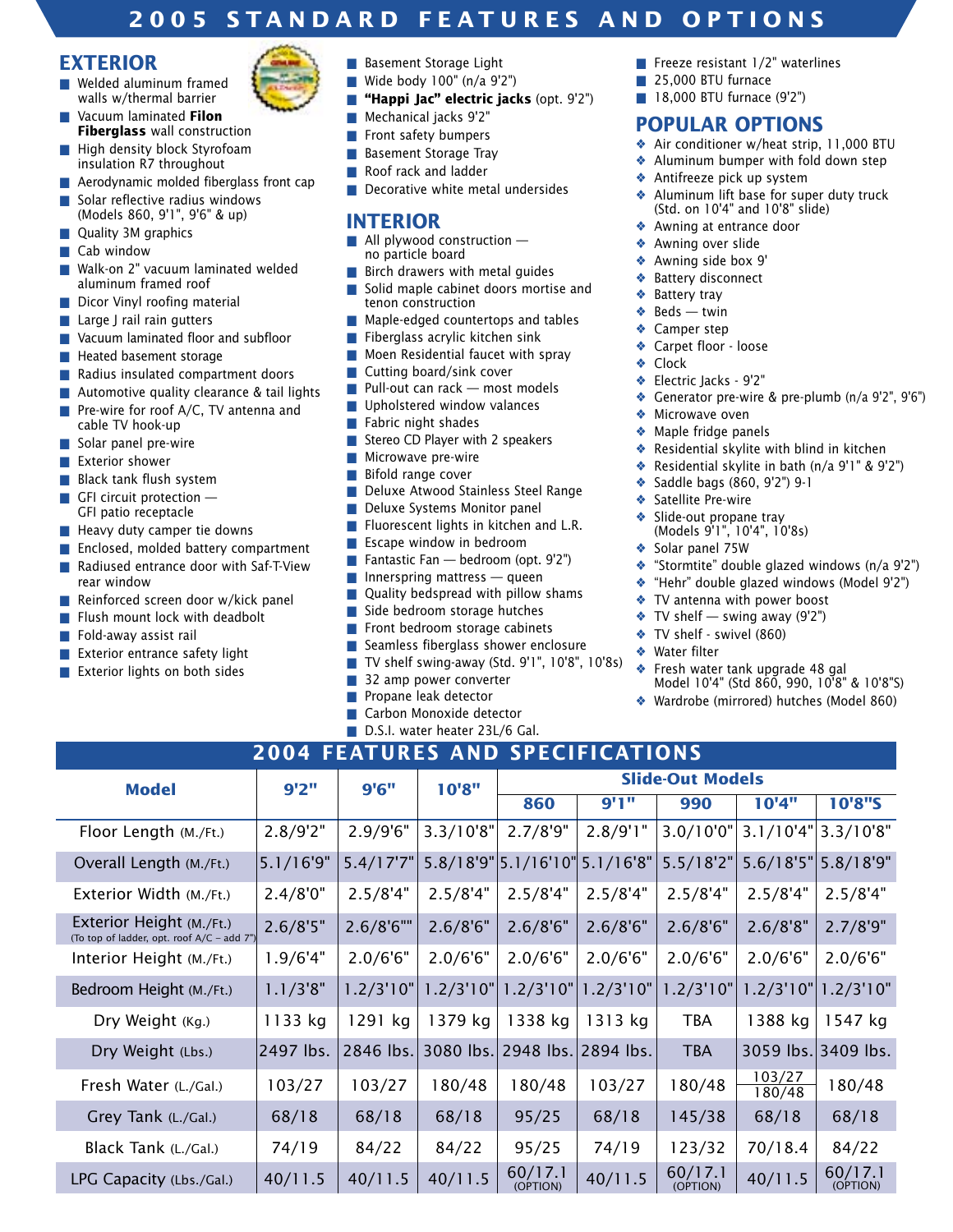### **CUSTOMER TESTIMONIALS**

![](_page_5_Picture_1.jpeg)

*General Coach provides you with a two-year limited warranty on your truck camper and General Coach also includes a six-year limited warranty which covers the structural integrity of your truck camper. Additionally our major component/appliance manufacturers provide a limited two-year warranty on their products. This added warranty is unique to the recreational vehicle industry and should be one of your very serious considerations when choosing your next R.V.*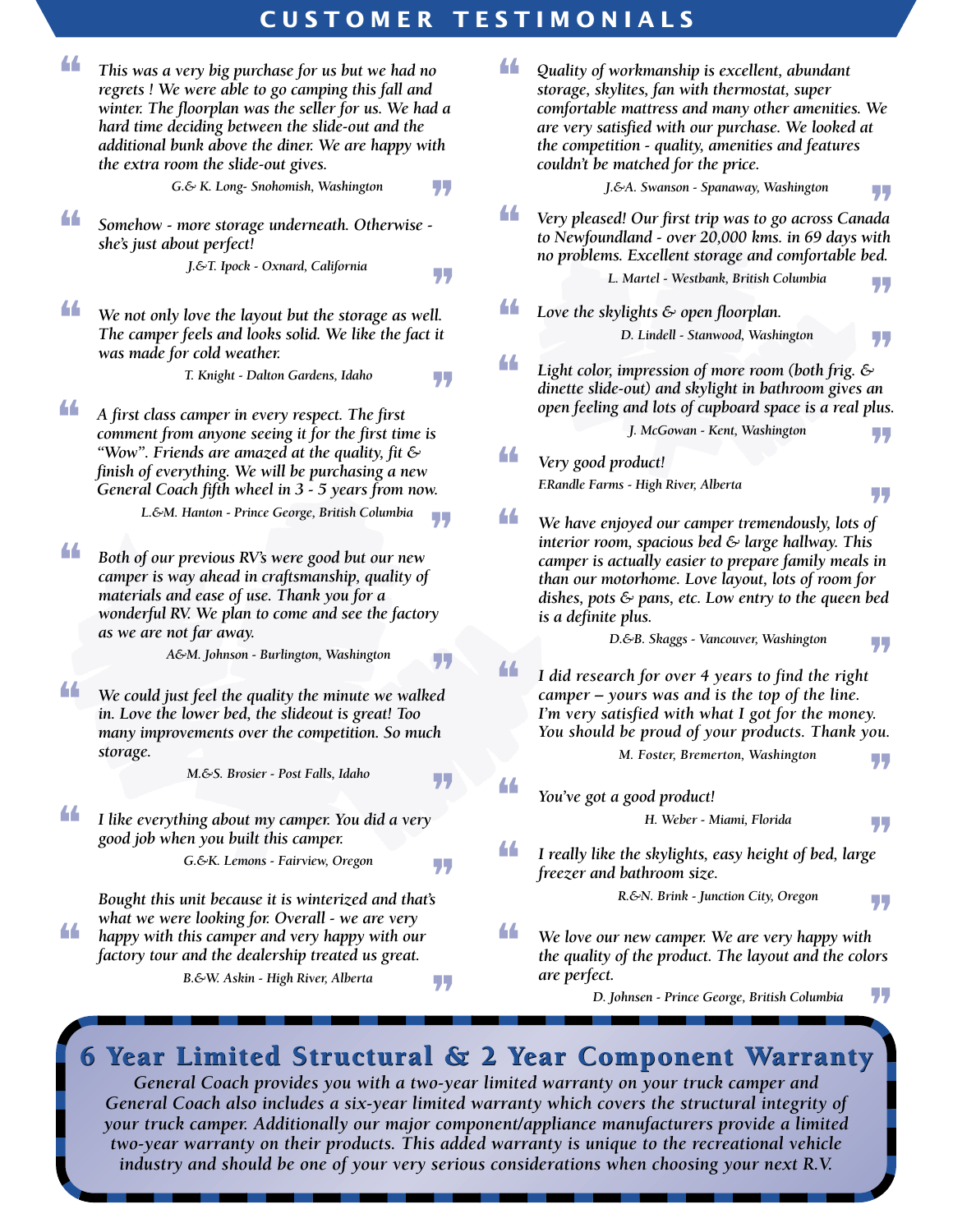# *Citation Supreme – Don't Settle For Less! Citation Supreme – Don't Settle For Less!*

![](_page_6_Picture_1.jpeg)

*The Model 9'2" features a forward booth dinette, large kitchen counter with superb storage and numerous drawers. The 9'2" is suitable for short box trucks, shown here in the Evergreen Interior.*

![](_page_6_Picture_3.jpeg)

*The 9'6" shown in the Summer Suede interior is one of our most popular wide body models due to its shorter length yet with all the features of the larger models.*

![](_page_6_Picture_5.jpeg)

*There are five slide-out models to choose from. Opposite, the Model 10'8"S slide features a large "Norcold" two-door refrigerator, a double can storage rack and a bank of four drawers for superb kitchen storage. All the comforts of home are provided in spacious surroundings. Slide-out rooms are insulated with high density block styrofoam insulation and double sealed in the open*

![](_page_6_Picture_7.jpeg)

*and closed positions. An aerodynamic molded fiberglass front cap reduces wind resistance and provides spacious headroom in the bedroom.*

![](_page_6_Picture_9.jpeg)

*Optional "Stormtite" double glazed windows eliminate condensation and allow all season comfort. Solar reflective glass filters UV rays and reduces heat build-up in summer. By far the best made window in the RV industry.*

![](_page_6_Picture_11.jpeg)

*An optional pull-out propane tray is available (Models 9'1", 10'4" & 10'8"S). A 25,000 BTU ducted air furnace, black tank flush system, rack & ladder, exterior shower and lights both sides are standard conveniences.*

![](_page_6_Picture_13.jpeg)

*You'll love the long item storage basements provide. Large holding tanks are heated for all season use. Both the bottom and upper floors are insulated with high density block foam insulation. An optional aluminum bumper with fold-down step allows easy entrance.*